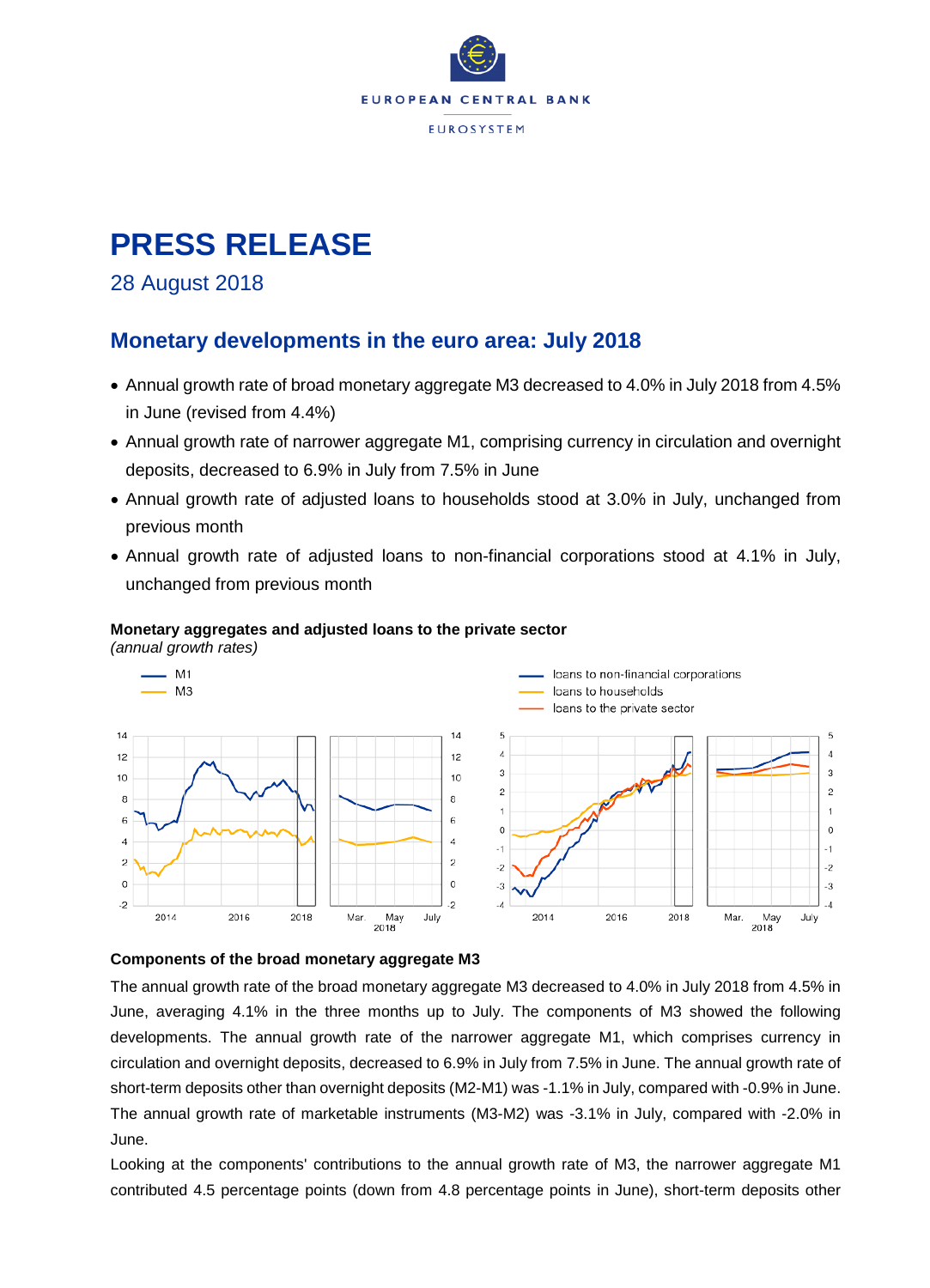than overnight deposits (M2-M1) contributed -0.3 percentage point (as in the previous month) and marketable instruments (M3-M2) contributed -0.2 percentage point (down from -0.1 percentage point). From the holding sector perspective, the annual growth rate of M3 deposits placed by households increased to 4.7% in July from 4.5% in June, while the annual growth rate of M3 deposits placed by non-financial corporations decreased to 4.4% in July from 4.9% in June. Finally, the annual growth rate of M3 deposits placed by non-monetary financial corporations (excluding insurance corporations and pension funds) decreased to 1.9% in July from 6.7% in June.

#### **Counterparts of the broad monetary aggregate M3**

As a reflection of changes in the items on the monetary financial institution (MFI) consolidated balance sheet other than M3 (counterparts of M3), the annual growth rate of M3 in July 2018 can be broken down as follows: credit to the private sector contributed 3.3 percentage points (up from 3.2 percentage points in June), credit to general government contributed 1.4 percentage points (down from 1.5 percentage points), longer-term financial liabilities contributed 0.7 percentage point (down from 0.8 percentage point), net external assets contributed -0.7 percentage point (down from -0.4 percentage point), and the remaining counterparts of M3 contributed -0.8 percentage point (down from -0.6 percentage point).





*(percentage points)*

#### **Credit to euro area residents**

As regards the dynamics of credit, the annual growth rate of total credit to euro area residents stood at 3.2% in July 2018, compared with 3.1% in the previous month. The annual growth rate of credit to general government decreased to 3.7% in July from 3.9% in June, while the annual growth rate of credit to the private sector increased to 3.0% in July from 2.8% in June.

The annual growth rate of adjusted loans to the private sector (i.e. adjusted for loan sales, securitisation and notional cash pooling) stood at 3.4% in July, compared with 3.5% in June. Among the borrowing sectors, the annual growth rate of adjusted loans to households stood at 3.0% in July, unchanged from the previous month, and the annual growth rate of adjusted loans to non-financial corporations stood at 4.1% in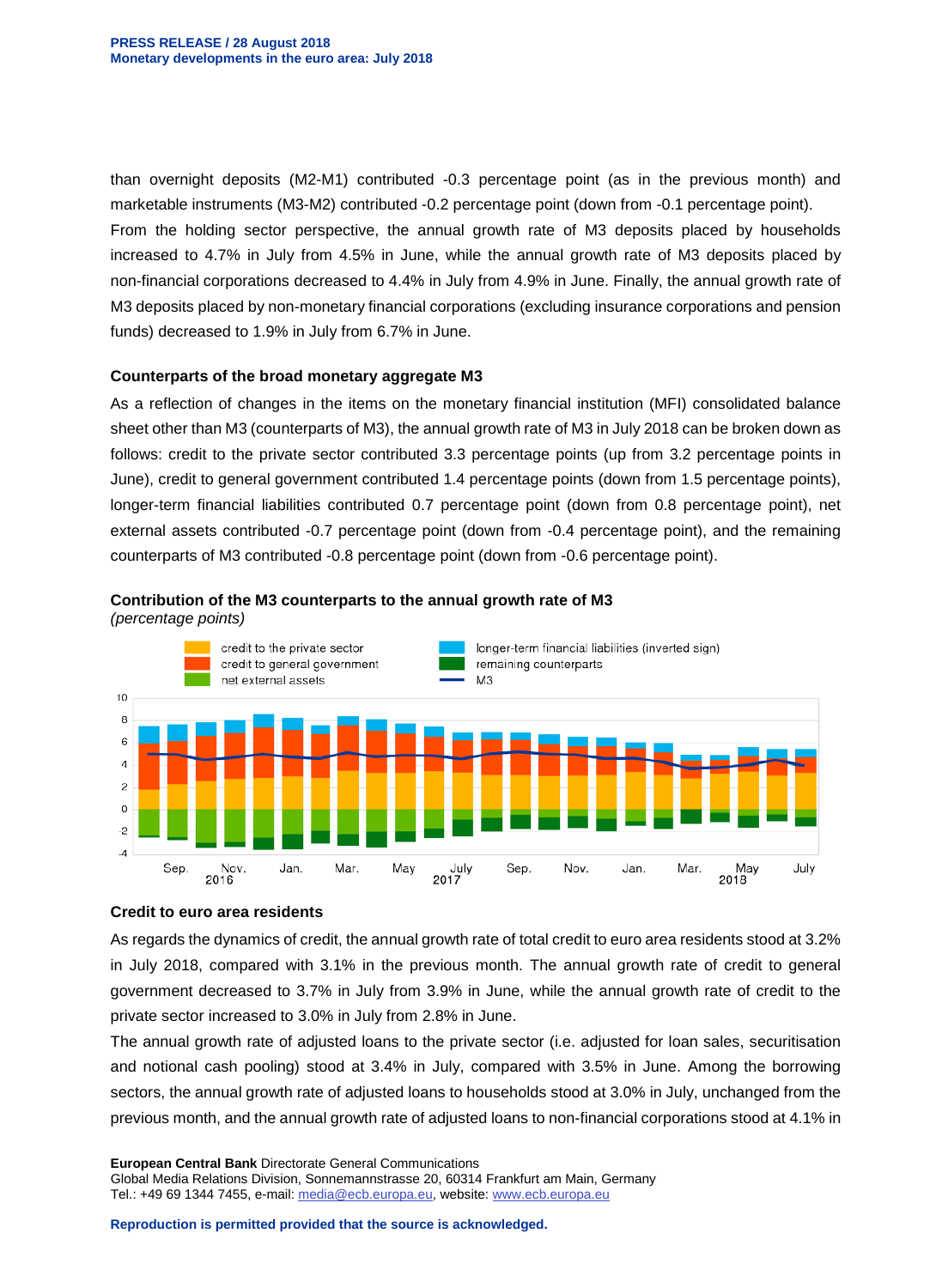July, also unchanged from the previous month.

#### **Notes:**

- Data in this press release are adjusted for seasonal and end-of-month calendar effects, unless stated otherwise.
- "Private sector" refers to euro area non-MFIs excluding general government.
- Further tables, statistical data and methodological notes, as well as the release calendar, are available on the ECB's website at<http://www.ecb.europa.eu/stats/money/aggregates/aggr/html/index.en.html>
- A set of tables showing euro area monetary developments and MFI balance sheets for the euro area and euro area countries, together with a user-friendly facility for downloading data, is available from the ECB's Statistical Data Warehouse at <http://sdw.ecb.europa.eu/reports.do?node=1000003503>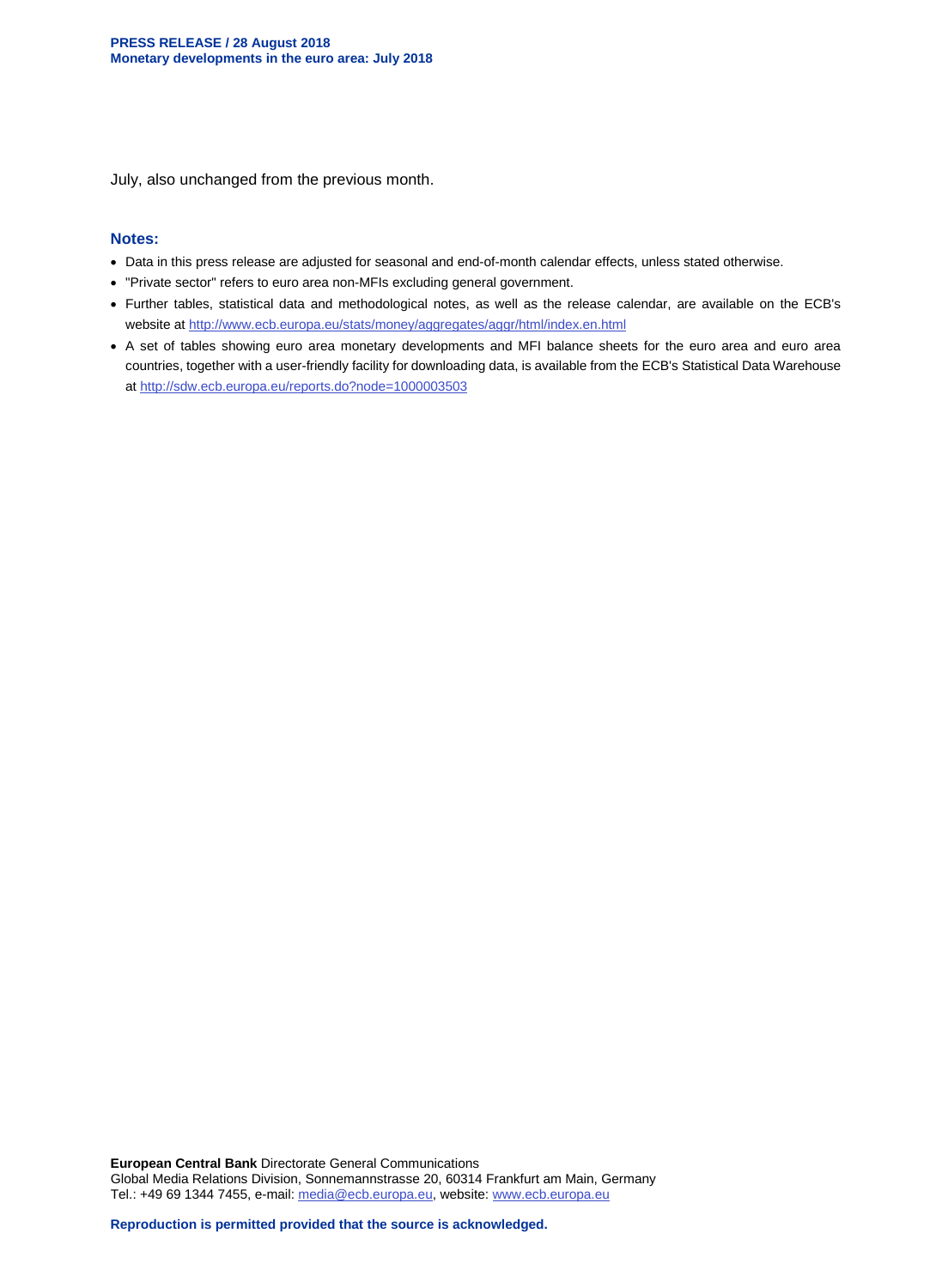### 1 Monetary developments in the euro area: July 2018<br>(EUR billions and annual percentage changes; data adjusted for seasonal effects <sup>a)</sup>)

|                                                                             | End-of-<br>month<br>level | <b>Monthly flow</b> |                      |                   | Annual growth rate |             |             |  |
|-----------------------------------------------------------------------------|---------------------------|---------------------|----------------------|-------------------|--------------------|-------------|-------------|--|
|                                                                             | Jul<br>2018               | May<br>2018         | Jun<br>2018          | Jul<br>2018       | May<br>2018        | Jun<br>2018 | Jul<br>2018 |  |
| <b>COMPONENTS OF M3</b>                                                     |                           |                     |                      |                   |                    |             |             |  |
| 1. M3                                                                       | 12130                     | 70                  | 94                   | $-12$             | 4.0                | 4.5         | 4.0         |  |
| 1.1. M2                                                                     | 11486                     | 94                  | 85                   | -6                | 4.6                | 4.8         | 4.4         |  |
| 1.1.1. M1                                                                   | 8050                      | 91                  | 60                   | 10                | 7.5                | 7.5         | 6.9         |  |
| Currency in circulation                                                     | 1136                      | 6                   | 5                    | $\overline{2}$    | 3.2                | 3.5         | 3.6         |  |
| Overnight deposits                                                          | 6913                      | 85                  | 55                   | 8                 | 8.3                | 8.2         | 7.5         |  |
| 1.1.2. Other short-term deposits (M2 - M1)                                  | 3436                      | 3                   | 25                   | -16               | $-1.7$             | $-0.9$      | $-1.1$      |  |
| Deposits with an agreed maturity of up to two years                         | 1158                      | 1                   | 21                   | $-24$             | $-7.6$             | $-5.3$      | $-6.5$      |  |
| Deposits redeemable at notice of up to three months                         | 2277                      | $\overline{2}$      | 4                    | 8                 | 1.7                | 1.7         | 1.9         |  |
| 1.2. Marketable instruments (M3 - M2)                                       | 644                       | $-24$               | 9                    | -6                | $-5.1$             | $-2.0$      | $-3.1$      |  |
| Repurchase agreements                                                       | 67                        | $-7$                | 3                    | $-7$              | $-3.6$             | 5.2         | $-2.1$      |  |
| Money market fund shares                                                    | 511                       | $-6$                | 3                    | 4                 | $-2.9$             | $-1.3$      | $-1.3$      |  |
| Debt securities issued with a maturity of up to two years                   | 66                        | $-11$               | 4                    | -3                | $-20.9$            | $-13.0$     | $-16.1$     |  |
| <b>COUNTERPARTS OF M3</b>                                                   |                           |                     |                      |                   |                    |             |             |  |
| <b>MFI liabilities:</b>                                                     |                           |                     |                      |                   |                    |             |             |  |
| 2. Holdings against central government b)                                   | 353                       | $-20$               | -11                  | 34                | 5.9                | 5.7         | 10.2        |  |
| 3. Longer-term financial liabilities vis-a-vis<br>other euro area residents | 6691                      | $-39$               | $-14$                | 11                | $-1.3$             | $-1.4$      | $-1.1$      |  |
| 3.1. Deposits with an agreed maturity of over two years                     | 1955                      | -8                  | $-1$                 | 5                 | $-3.6$             | $-3.2$      | $-2.5$      |  |
| 3.2. Deposits redeemable at notice of over three months                     | 58                        | $\mathbf 0$         | $\mathbf 0$          | $-1$              | $-10.3$            | $-10.8$     | $-10.4$     |  |
| 3.3. Debt securities issued with a maturity of over two years               | 2012                      | $-7$                | $-10$                | $-5$              | $-2.4$             | $-2.7$      | $-2.9$      |  |
| 3.4. Capital and reserves                                                   | 2667                      | $-24$               | $-3$                 | 12                | 1.6                | 1.3         | 1.5         |  |
| <b>MFI</b> assets:                                                          |                           |                     |                      |                   |                    |             |             |  |
| 4. Credit to euro area residents                                            | 17952                     | 82                  | $\mathbf 0$          | 84                | 3.2                | 3.1         | 3.2         |  |
| 4.1. Credit to general government                                           | 4618                      | 26                  | 14                   | 27                | 3.4                | 3.9         | 3.7         |  |
| Loans                                                                       | 1010                      | $\mathbf{1}$        | $-5$                 | $-6$              | $-3.6$             | $-3.9$      | $-3.9$      |  |
| Debt securities<br>Equity $c$ )                                             | 3594                      | 24                  | 19                   | 33                | 5.6                | 6.4         | 6.1         |  |
| 4.2. Credit to the private sector $\alpha$ )                                | 14<br>13334               | $\bf{0}$<br>56      | $\mathbf 0$<br>$-13$ | $\mathbf 0$<br>57 | 1.1<br>3.2         | 2.4<br>2.8  | 1.6<br>3.0  |  |
| Loans <sup>e)</sup>                                                         | 11025                     | 48                  | $-7$                 | 35                | 3.1                | 2.9         | 3.0         |  |
| Adjusted loans f)                                                           | 11351                     | 52                  | 39                   | 25                | 3.3                | 3.5         | 3.4         |  |
| Debt securities                                                             | 1520                      | 6                   | 7                    | 23                | 4.6                | 4.8         | 5.0         |  |
| Equity and non-money market fund investment fund shares                     | 789                       | 2                   | $-14$                | $-1$              | 2.0                | $-1.3$      | $-1.0$      |  |
| 5. Net external assets                                                      | 849                       | $-52$               | 22                   | 0                 |                    |             | ٠           |  |
| 6. Other counterparts of M3 (residual)<br>of which:                         | 373                       | $-20$               | 46                   | $-50$             |                    |             |             |  |
| 6.1. Repos with central counterparties (liabilities) <sup>c)</sup>          | 184                       | 30                  | -3                   | 10                | $-6.8$             | $-3.6$      | 22.5        |  |
| 6.2. Reverse repos to central counterparties (assets) <sup>c)</sup>         | 194                       | 34                  | -3                   | 9                 | $-11.5$            | $-17.3$     | 24.6        |  |

a) Figures may not add up due to rounding. The information in this table is based on consolidated balance sheet statistics reported by monetary financial institutions (MFIs).<br>These include the Eurosystem, credit institutio

c) The series is not adjusted for seasonal effects. d) Private sector refers to euro area non-MFIs excluding general government.

e) For further breakdowns see Table 4.<br>f) Adjusted for loan sales and securitisation (resulting in derecognition from the MFI statistical balance sheet) as well as for positions arising from notional cash pooling services provided by MFIs.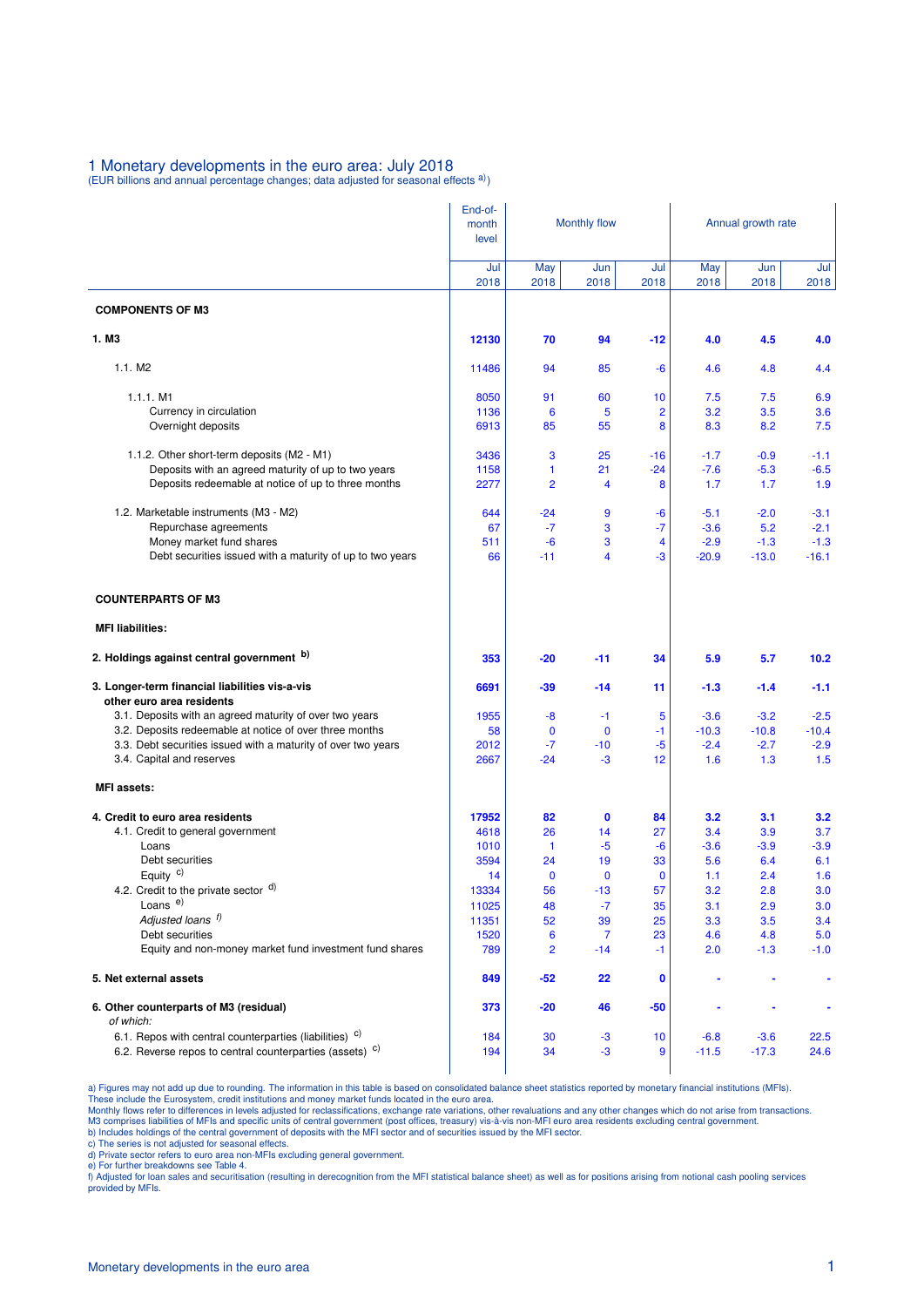## 2 Contributions to the M3 annual growth rate: July 2018<br>(contributions in terms of the M3 annual percentage change; data adjusted for seasonal effects <sup>a)</sup>)

|                                                         | May 2018   | Jun 2018   | <b>Jul 2018</b> |
|---------------------------------------------------------|------------|------------|-----------------|
| <b>COMPONENTS OF M3</b>                                 |            |            |                 |
| 1. M1                                                   | 4.8        | 4.8        | 4.5             |
| 1.1. Currency in circulation<br>1.2. Overnight deposits | 0.3<br>4.5 | 0.3<br>4.5 | 0.3<br>4.1      |
| 2. M2 - M1 (other short-term deposits)                  | $-0.5$     | $-0.3$     | $-0.3$          |
| 3. M3 - M2 (marketable instruments)                     | $-0.3$     | $-0.1$     | $-0.2$          |
| <b>COUNTERPARTS OF M3</b>                               |            |            |                 |
| 4. Credit to the private sector                         | 3.5        | 3.2        | 3.3             |
| 5. Credit to general government                         | 1.3        | 1.5        | 1.4             |
| 6. Net external assets                                  | $-0.6$     | $-0.4$     | $-0.7$          |
| 7. Longer-term financial liabilities (inverted sign) b) | 0.8        | 0.8        | 0.7             |
| 8. Remaining counterparts                               | $-1.0$     | $-0.6$     | $-0.8$          |
| M3 (sum of items 1 to 3, or items 4 to 8)               | 4.0        | 4.5        | 4.0             |

a) Figures may not add up due to rounding. b) Longer-term financial liabilities vis-a-vis euro area residents excluding central government.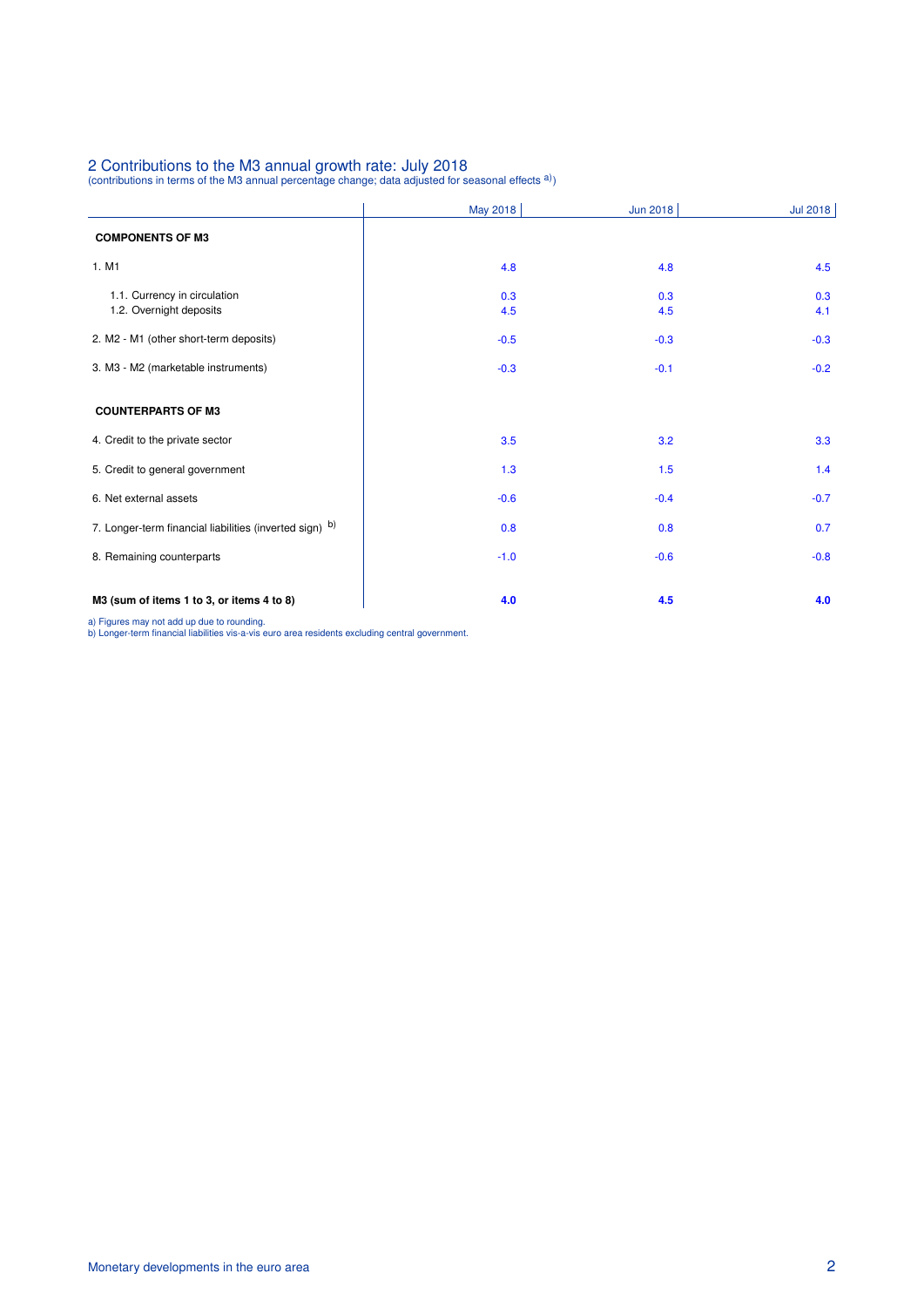## 3 Breakdown of deposits in M3 by holding sector and type: July 2018<br>(EUR billions and annual percentage changes; data adjusted for seasonal effects <sup>a)</sup>)

|                                                                                                                               | End-of-        |                 |                         |                |                    |         |         |  |
|-------------------------------------------------------------------------------------------------------------------------------|----------------|-----------------|-------------------------|----------------|--------------------|---------|---------|--|
|                                                                                                                               | month          | Monthly flow    |                         |                | Annual growth rate |         |         |  |
|                                                                                                                               | level          |                 |                         |                |                    |         |         |  |
|                                                                                                                               | Jul            | May             | Jun                     | Jul            | May                | Jun     | Jul     |  |
|                                                                                                                               | 2018           | 2018            | 2018                    | 2018           | 2018               | 2018    | 2018    |  |
| <b>BREAKDOWN OF DEPOSITS IN M3</b>                                                                                            |                |                 |                         |                |                    |         |         |  |
| <b>Total deposits</b>                                                                                                         | 10416          | 81              | 82                      | $-15$          | 4.7                | 5.0     | 4.4     |  |
| 1. Deposits placed by households b)                                                                                           | 6491           | 25              | 30                      | 28             | 4.2                | 4.5     | 4.7     |  |
| 1.1. Overnight deposits                                                                                                       | 3893           | 27              | 27                      | 24             | 8.5                | 8.6     | 8.7     |  |
| 1.2. Deposits with an agreed maturity of up to two years                                                                      | 533            | $-4$            | $\mathbf{0}$            | $-3$           | $-11.7$            | $-10.8$ | $-10.4$ |  |
| 1.3. Deposits redeemable at notice of up to three months                                                                      | 2063           | $\overline{2}$  | 4                       | 7              | 1.7                | 1.8     | 2.0     |  |
| 1.4. Repurchase agreements                                                                                                    | 2              | $\Omega$        | 0                       | 1.             | $-48.3$            | $-54.2$ | $-13.9$ |  |
| 2. Deposits placed by non-financial corporations                                                                              | 2296           | 21              | $\overline{\mathbf{2}}$ |                | 5.7                | 4.9     | 4.4     |  |
|                                                                                                                               |                |                 |                         | $-2$           |                    |         |         |  |
| 2.1. Overnight deposits                                                                                                       | 1862           | 23              | $-7$                    | 6              | 8.7                | 7.2     | 6.8     |  |
| 2.2. Deposits with an agreed maturity of up to two years                                                                      | 270            | $-2$            | 9                       | $-8$           | $-8.2$             | $-5.2$  | $-7.1$  |  |
| 2.3. Deposits redeemable at notice of up to three months                                                                      | 156            | $\mathbf{1}$    | 0                       | $\mathbf 0$    | $-0.9$             | $-1.2$  | $-1.0$  |  |
| 2.4. Repurchase agreements                                                                                                    | $\overline{7}$ | $-1$            | $\mathbf{0}$            | 1              | 7.1                | 6.8     | 20.6    |  |
| 3. Deposits placed by non-monetary financial corporations<br>excluding insurance corporations and pension funds <sup>c)</sup> | 990            | 29              | 40                      | $-34$          | 3.7                | 6.7     | 1.9     |  |
| 3.1. Overnight deposits                                                                                                       | 725            | 28              | 35                      | $-21$          | 5.3                | 8.2     | 3.1     |  |
| 3.2. Deposits with an agreed maturity of up to two years                                                                      | 202            | $\overline{7}$  | 4                       | $-9$           | 3.1                | 5.6     | 1.4     |  |
| 3.3. Deposits redeemable at notice of up to three months                                                                      | 27             | $-1$            | 0                       | $\overline{2}$ | 13.5               | 10.4    | 17.3    |  |
| 3.4. Repurchase agreements <sup>c)</sup>                                                                                      | 36             | $-5$            | 1                       | $-6$           | $-19.8$            | $-11.5$ | $-22.2$ |  |
| 4. Deposits placed by insurance corporations and<br>pension funds                                                             | 217            | $6\phantom{1}6$ | 3                       | $-4$           | 11.6               | 13.0    | 11.8    |  |
| 5. Deposits placed by other general government                                                                                | 423            | $\mathbf{0}$    | 8                       | $-3$           | 4.5                | 5.6     | 3.2     |  |
|                                                                                                                               |                |                 |                         |                |                    |         |         |  |

a) Figures may not add up due to rounding. The information in this table is based on consolidated balance sheet statistics reported by monetary financial institutions (MFIs).<br>These include the Eurosystem, credit institutio